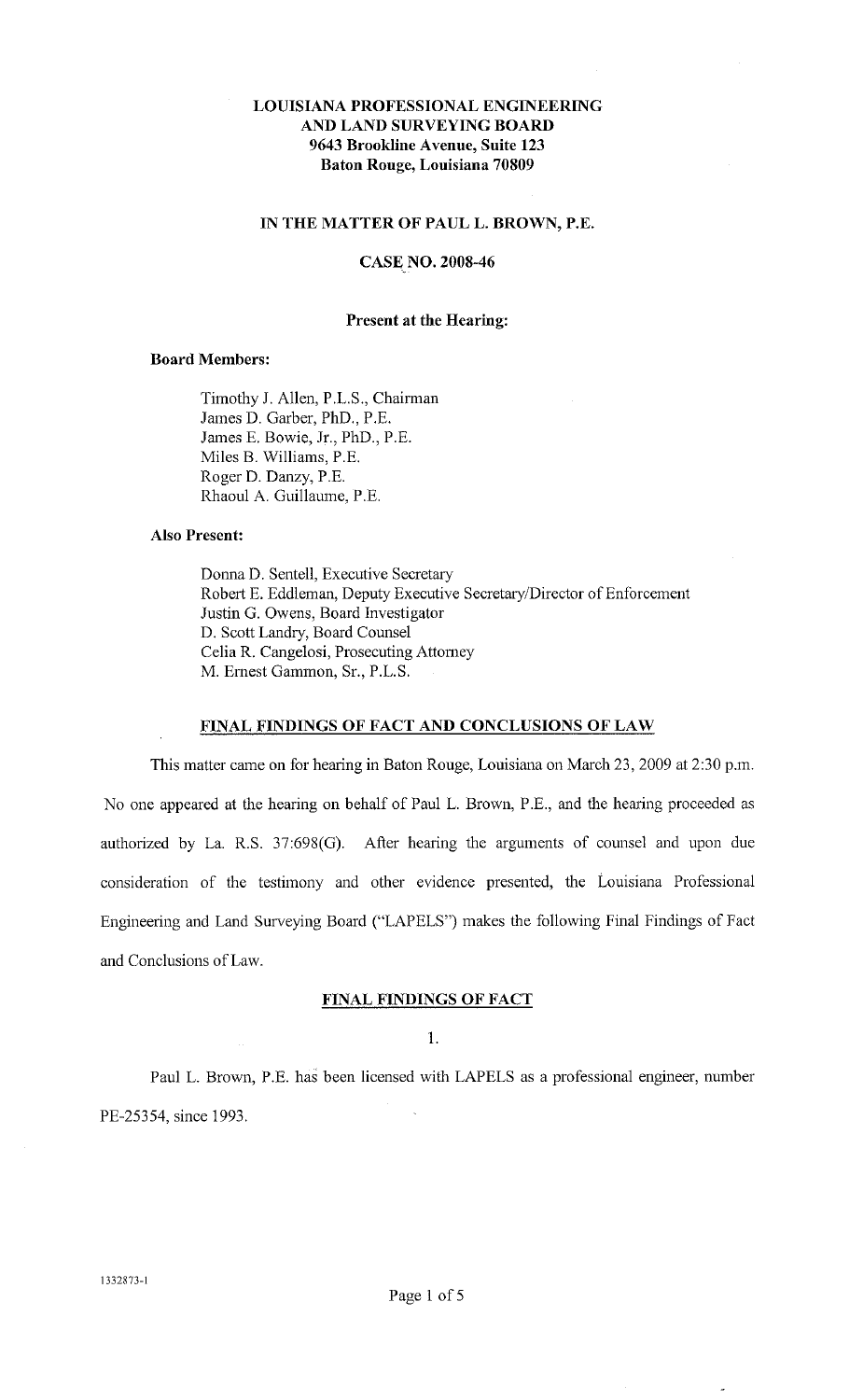2.

On August 20, 2007, Mr. Brown submitted to LAPELS his Louisiana professional engineer license renewal form, confinning thereon that (a) he had met LAPELS' requirements for continuing professional development ("CPD") for the renewal period of October 1, 2005 to September 30,2007, (b) if selected for a CPD audit by LAPELS he would be required to submit documentation to validate completion of all CPD requirements and (c) failure to comply with such CPD requirements or false statements made by him could be cause for disciplinary action by LAPELS. See LAPELS' Exhibit 1.

3.

LAPELS staff subsequently selected Mr. Brown for a random audit of his CPD records for the renewal period of October I, 2005 to September 30,2007. See LAPELS' Exhibit 2.

On or about February 11,2008, LAPELS staff sent a letter to Mr. Brown notifying him of his selection for a random audit of his CPD records for the renewal period of October 1, 2005 to September 30, 2007 and instructing him to provide LAPELS with his completed Professional Development Activity Log and all supporting documentation within thirty (30) days. Mr. Brown failed to respond to this letter.

5.

On May 6, 2008, LAPELS staff sent a letter to Mr. Brown by certified mail, return receipt requested, notifying him that he had been deemed not in compliance with LAPELS' CPD requirements (due to his failure to respond to the February 11,2008 audit notice) and giving him one hundred twenty (120) days to provide proof of compliance, along with payment of a \$200 administrative fee. The letter was received by Mr. Brown on May 10, 2008; however, he once again failed to respond. See LAPELS' Exhibit 3.

6.

On November 5, 2008, LAPELS staff sent a letter to Mr. Brown by certified mail (return receipt requested) and regular mail, advising him that LAPELS was considering preferring charges against him involving a possible violation of La. R.S. 37:698(A)(6), *to wit* LAC Title 46:LX1§3117 and 3119, relative to the failure to comply with LAPELS' CPD requirements. LAPELS also attempted to resolve the matter informally, by including with the letter a proposed 1332873-l

<sup>4.</sup>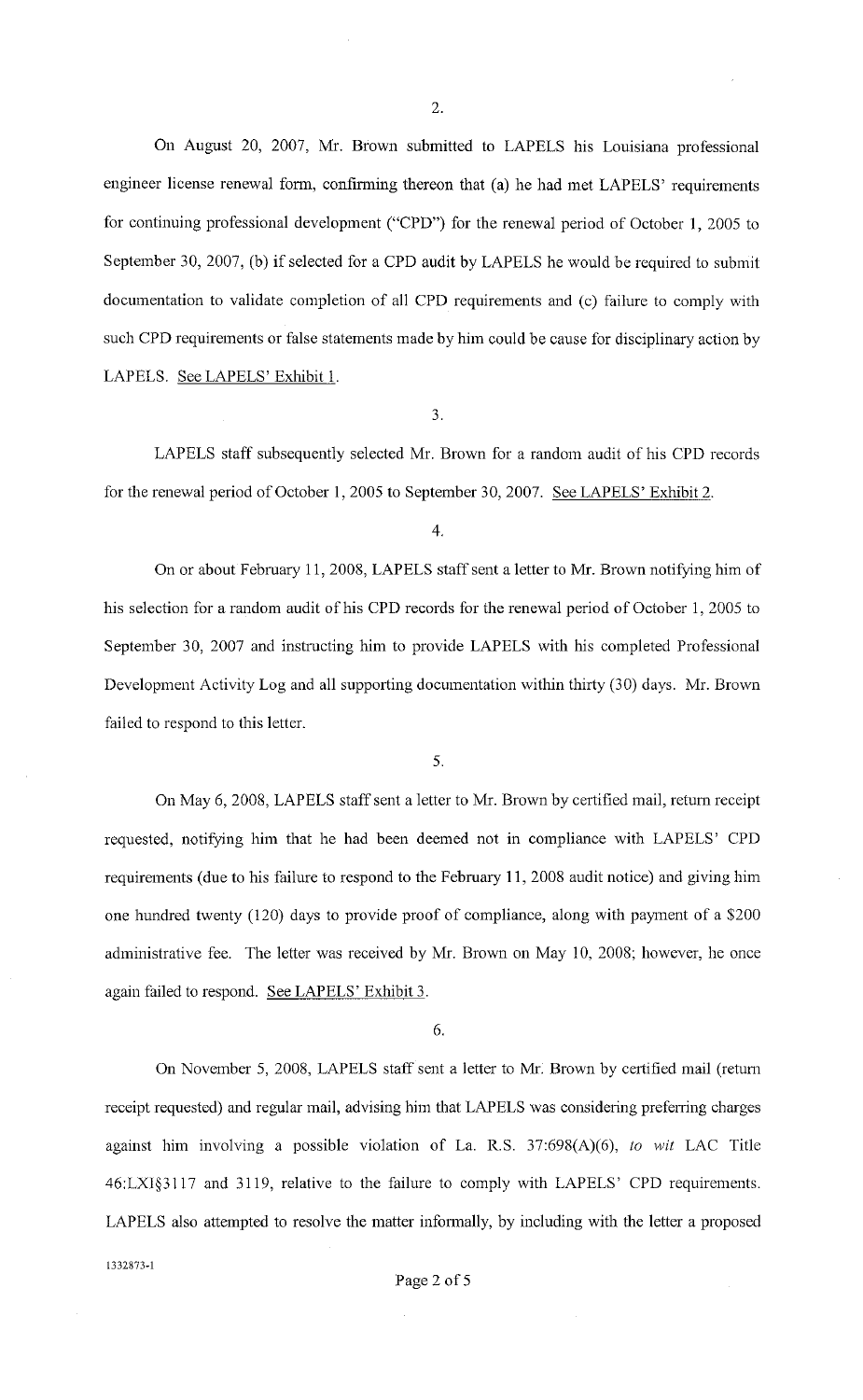Consent Order and a notification to Mr. Brown of his right to request an informal conference. The letter and proposed Consent Order sent by certified mail were received at Mr. Brown's address on November 10, 2008; however, he once again failed to respond. See LAPELS' Exhibit 4.

7.

Mr. Brown never requested an infonnal conference and did not accept the proposed Consent Order.

8.

On January 12, 2009, by a unanimous vote LAPELS preferred charges against Mr. Brown for an alleged violation of La. R.S. 37:698(A)(6), *to wit* LAC Title 46:LXI§3117 and 3119 (failure to comply with LAPELS' CPD requirements). LAPELS also directed that a hearing be set to consider the charges against Mr. Brown on March 23, 2009 at 2:30 p.m. at the LAPELS office. A copy of the Notice of Charges and Hearing was sent to Mr. Brown by certified mail (retum receipt requested) on February 3, 2009. The letter and Notice of Charges and Hearing were never retumed. See LAPELS' Exhibit 5.

9.

The actual costs incurred by LAPELS in connection with this case through March 20, 2009 (which is prior to the date of the hearing) amounted to \$1,576.27. See LAPELS' Exhibits 6 and 7.

## FINAL CONCLUSIONS OF LAW

I.

LAPELS has jurisdiction over this matter because Mr. Brown is licensed by LAPELS as a professional engineer and he renewed his license in 2007.

2.

La. R.S. 37:698(A)(6) has at all relevant times provided as follows:

# §698. Disciplinary proceedings against licensees and certificate holders; procedure

A. The board shall have the power to take disciplinary action against any licensee or certificate holder found by the board to be guilty of any of the following acts or offenses:

 $\sim$   $\sim$ 

(6) Violation of any provision of this Chapter or any rules or regulations adopted and promulgated by the board.

1332873-1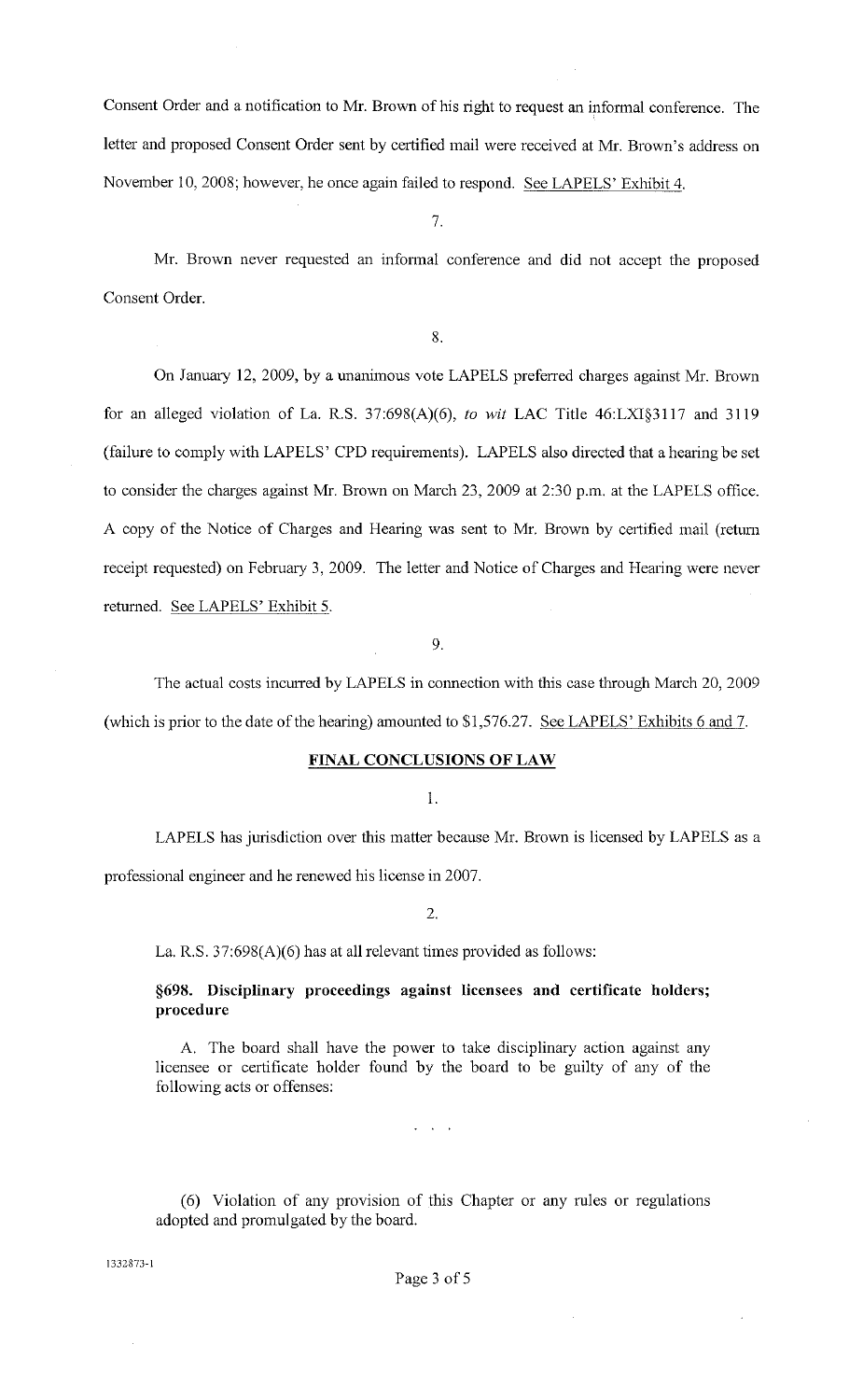3.

 $\mathcal{L}^{\text{max}}$ 

LAC Title  $46: LXI$ §3117 and 3119 have at all relevant times provided, in pertinent part, as follows:

#### **§3117. Audit and Review of Records**

A. The board may request, at any time, that a licensee provide proof of compliance with all CPD requirements.

B. Additionally, the board will conduct random audits of biennial renewals of up to 30 percent of all board licensees.

D. Should the licensee fail to provide proof of compliance, or if discrepancies or deficiencies are discovered as the result of any of the reviews provided for in §3117.A-C, the licensee will be deemed not in compliance.

#### **§3119. Failure to Comply**

A. When a licensee is deemed not in compliance with the CPD requirements of the board, the licensee will be so notified and will be given 120 days to satisfy the board requirements. The licensee must provide documented evidence of compliance accompanied by payment of an administrative fee of \$200. Failure to comply will subject the licensee to disciplinary action as provided in the licensure law.

4.

Louisiana law gives LAPELS authority to take disciplinary action against Mr. Brown based on the facts in this case.

5.

Pursuant to La. R.S. 37:698(A), (B) and (J), the disciplinary action which LAPELS can take against any person found by LAPELS to be guilty of any of the acts or offenses listed in La. R.S.

37:698(A) includes, but is not limited to, reprimand, probation, suspension, revocation, fine (in an

amount not to exceed \$5,000 per violation) and all reasonable costs.

6.

Since Mr. Brown failed to submit proof of CPD compliance in response to the audit of his CPD records and failed to pay the administrative fee, he violated La. R.S. 37:698(A)(6), *to wit*  LAC Title 46:LXI§3117 and 3119.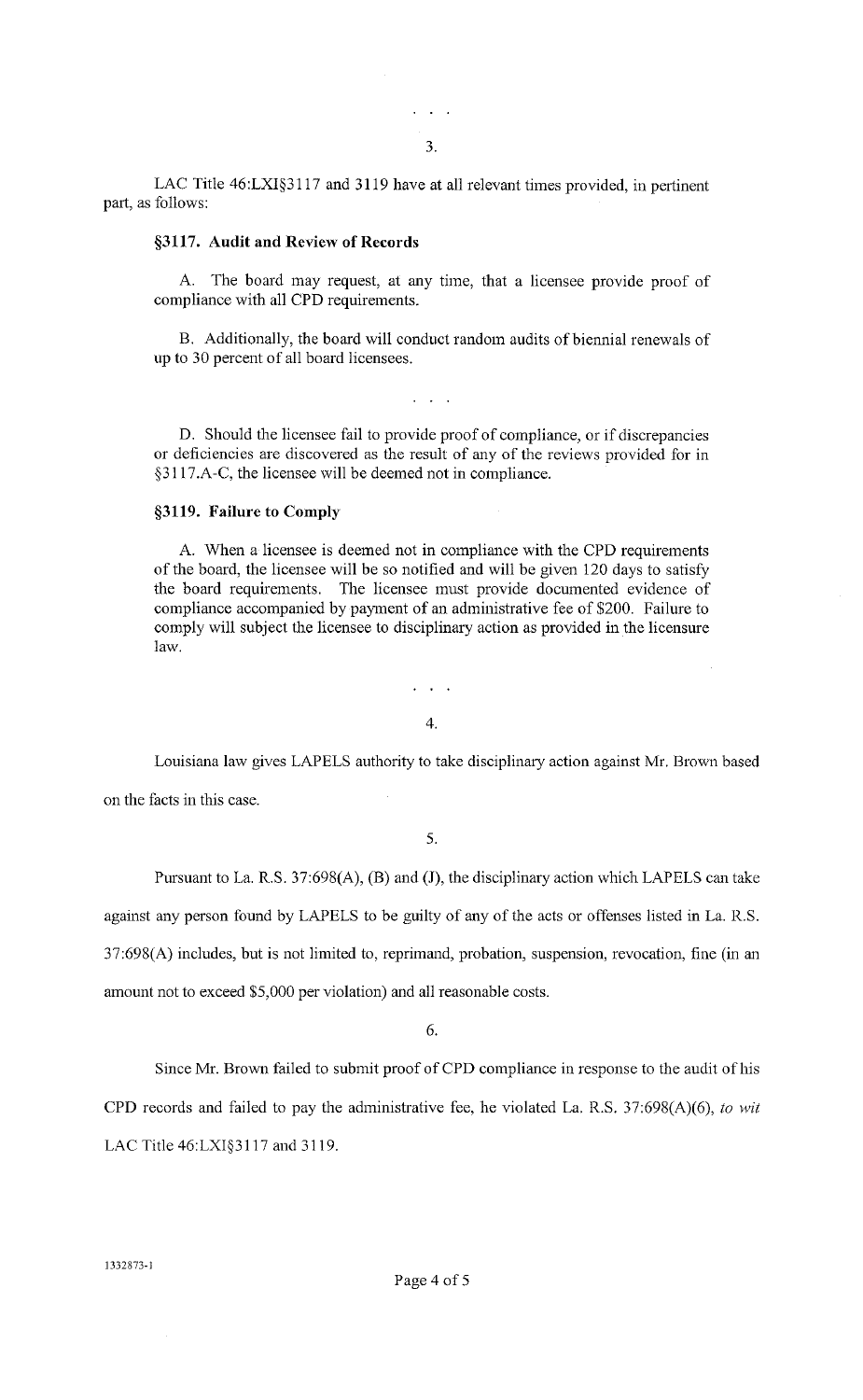A Final Decision and Order will issue this date assessing appropriate disciplinary action against Mr. Brown.

Baton Rouge, Louisiana, this 20th day of July, 2009.

**LOUISIANA PROFESSIONAL ENGINEERING AND LAND SURVEYING BOARD** 

 $By$ TIMOTHY J. ALLEN, P.L.S., Chairman

1332873-1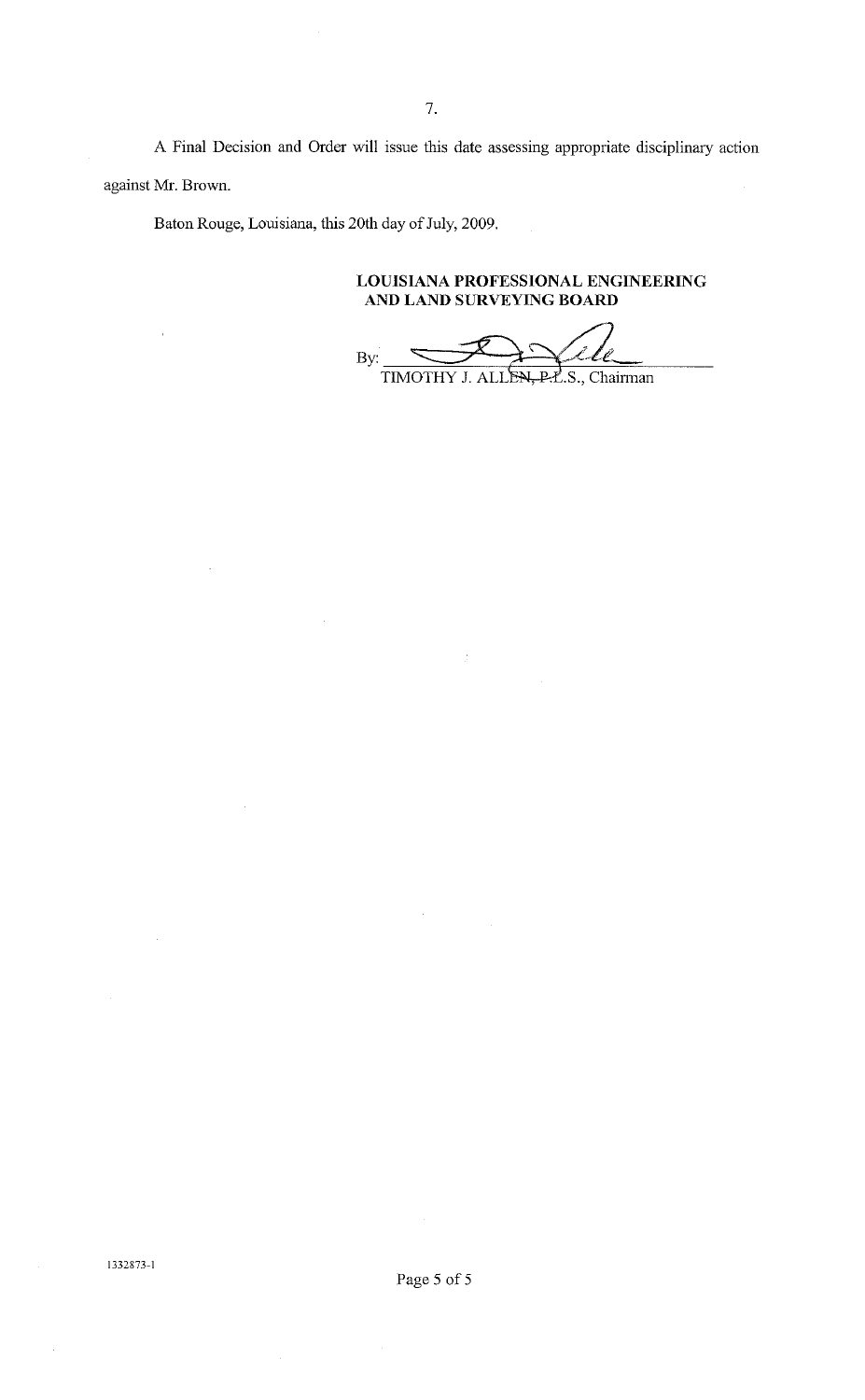# LOUISIANA PROFESSIONAL ENGINEERING AND LAND SURVEYING BOARD 9643 Brookline Avenue, Suite 123 Baton Rouge, Louisiana 70809

### IN THE MATTER OF PAUL L. BROWN, P.E.

### CASE NO. 2008-46

#### FINAL DECISION AND ORDER

The Proposed Findings of Fact and Conclusions of Law and Proposed Decision and Order were issued and forwarded to Paul L. Brown, P.E. and the prosecuting attorney (Celia R. Cangelosi) on July 7, 2009. No exceptions or briefs were filed or oral argument requested by Mr. Brown or the prosecuting attorney. After due consideration of the Proposed Findings of Fact and Conclusions of Law and Proposed Decision and Order,

## IT IS ORDERED THAT:

I.

The Louisiana Professional Engineering and Land Surveying Board ("LAPELS") adopts its Proposed Findings of Fact and Conclusions of Law as final in this case, and the same is incorporated herein by reference as if set forth *in extenso.* 

2.

The charges against Paul L. Brown, P.E. under La. R.S. 37:698(A)(6), *to wit* LAC Title 46:LXI§3117 and 3119, are hereby sustained.

3.

Mr. Brown is hereby assessed a fine in the amount of Seven Hundred Fifty and *No*/100 (\$750.00) Dollars.

4.

Mr. Brown is also hereby assessed an administrative fee in the amount of Two Hundred and *No*/100 (\$200.00) Dollars.

Mr. Brown is also hereby assessed the actual costs incurred by LAPELS in connection with this case through the hearing in the amount of Two Thousand Two Hundred Ninety-Two and 52/100 (\$2,292.52) Dollars.

1332873- I

<sup>5.</sup>